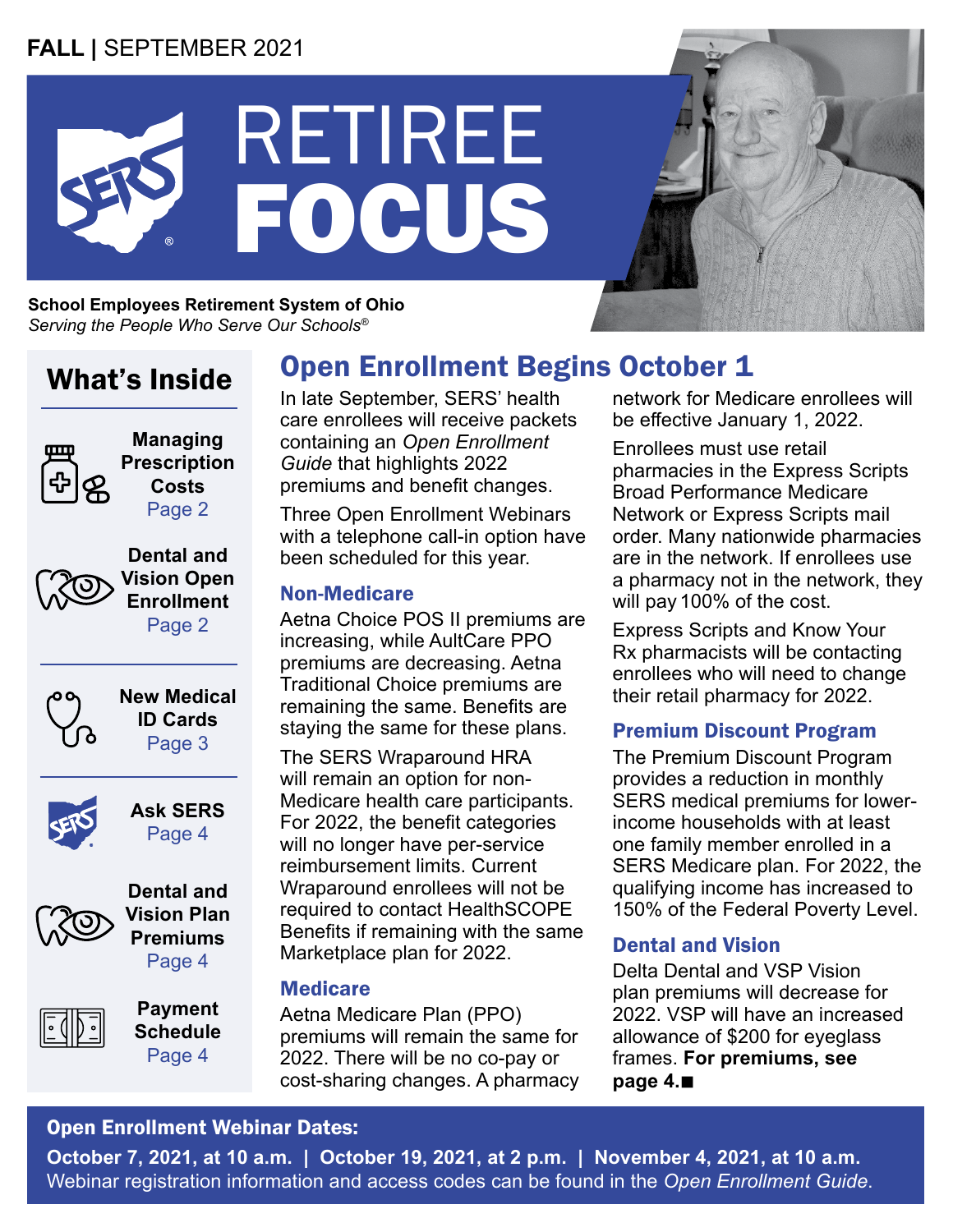# Managing High Prescription Costs: How You Can Help



In another life, Penny Baker might have been a pharmacist.

Baker is assistant director of SERS' Health Care Services, and although she is not a pharmacist, she certainly

understands the way drug and health benefits interact, as well she should.

Baker, who has been at SERS for 15 years, began managing pharmacy benefits in 2007. She also worked on pharmacy benefits in her pre-SERS career.

She enjoys her job. She likes detail, and when working with lists of prescriptions and drug costs, that kind of eye for detail is an advantage. More than that, she likes "working with members and on the vendor-side of management – solving problems – I like that contact."



Perhaps most importantly, "we work for the members," said Baker. "We don't work for Express Scripts or

Aetna. We work for you, and you're not alone. You are part of a group," she added.

Baker said that the SERS health care plan helps protect plan participants from excessively high prescription drug costs, and that both generic and brand name drugs have a cap on the member-portion of the cost.

"The SERS Health Care Fund pays the balance of the cost of drugs after your copay," she said. "Our Medicare plan gets some reimbursement from Medicare, but the bulk

of the cost is paid by our Health Care Fund, which is built from member premiums," she added. "Everything we all do to manage those costs helps extend the life of the Health Care Fund at SERS."

What can you do to help manage your prescription drug costs?

Baker has a few suggestions. She often talks to retirees about various strategies for managing prescription co-pays, including:

- **Using generic drugs whenever possible.**
- **Using mail order.**

If you have **Medicare**:

- and have limited resources and income, apply for the Medicare "Extra Help" program over the phone by contacting the Ohio Senior Health Insurance Information Program at 1-800-686-1578.
- check for foundations that make grants to individuals for prescription assistance.

#### If you have **non-Medicare**:

- use manufacturer co-pay assistance programs as a source of reimbursement for the co-pays you pay on brand drugs.
- **ask your physician or look online to see if** your drug has such a program.

By participating in these suggestions to help manage prescription drug co-pay costs, you will not be in jeopardy of losing your SERS health care coverage, and you might just save yourself some money.■

## Open Enrollment: Your Opportunity to Select Dental and Vision Coverage

Open Enrollment is the time to enroll in SERS' dental and vision coverage for the UD upcoming year. If you are eligible, you will receive enrollment information in the mail. To join a plan for the first time, return the completed enrollment form by November 15, 2021. Coverage begins on January 1, 2022. If you currently have SERS' dental and/or vision coverage, you will remain enrolled unless you complete the form and tell SERS to cancel your coverage.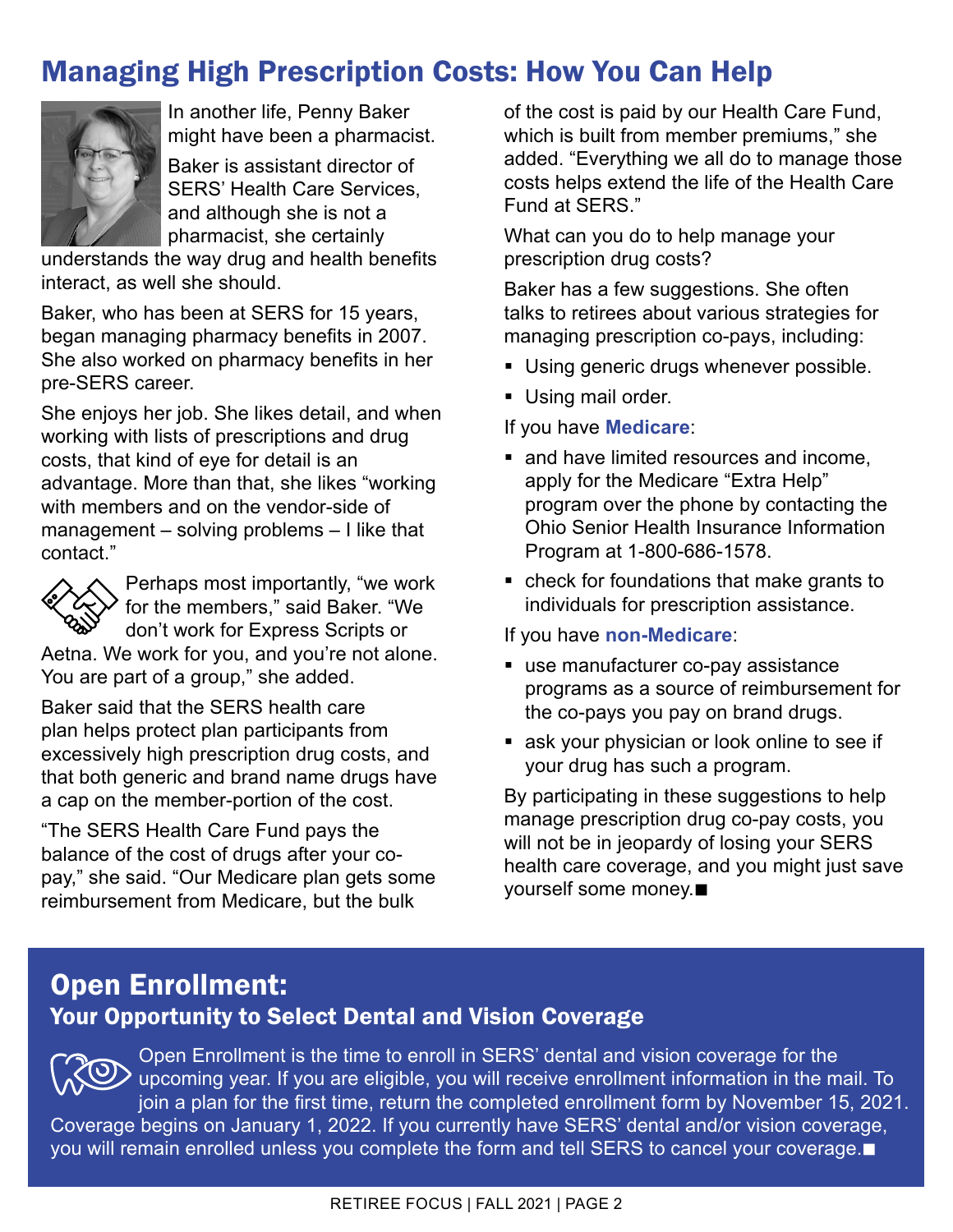# **C. Health Care News**



## New Medical ID Cards

All of SERS' medical plans are issuing new ID cards. Once you receive yours,

share it with your providers and dispose of your old one.

#### If you have **Aetna Medicare Plan (PPO)**:

- New cards will be mailed by December 31.
- **Look for a purple envelope that** says: "Your new member ID card is enclosed."
- **The Member ID and Plan Number are changing, so share your new ID card with your doctor.**
- **If your doctor files a claim under the** old member ID and plan number, your claim will be rejected.

## If you have **Aetna Choice, AultCare PPO, or Aetna Traditional Choice**:

- New cards will be issued in late January.
- **These plans must provide insurance** cards that disclose deductible or out-of-pocket maximum amounts, as well as contact numbers for consumer questions.
- Aetna enrollees who have registered email addresses with Aetna will receive their ID cards by email.

**Express Scripts** is NOT issuing new cards. Enrollees should continue using the cards they have.

If you do not receive a new card, call your medical plan directly. Phone numbers are listed in your *Open Enrollment Guide* and on our website under Health Care Resources. $\blacksquare$ 

# Switching Medicare Plans? Do Your Homework



You can change Medicare Advantage plans during the Medicare Open Enrollment Period, but should you?

If you enroll in a Medicare Advantage plan that is not offered by SERS, your SERS health care coverage will be cancelled. If you cancel your SERS Medicare coverage, it is doubtful that you would have a qualifying event allowing you to re-enroll. With cancellation, your SERS Medicare Part B reimbursement of \$45.50 per month also will likely end.

When looking at Medicare plans, many focus only on premiums. However, to determine what your cost share would be, you need to look deeper.

Every year, Medicare Advantage plans set their premiums and deductibles, along with co-pays for covered services. They also determine what "extra" benefits to offer. These extras may be offset by higher co-pays, deductibles, or out-of-pocket maximums, so compare cost-sharing with your current plan.

Ask questions like:

- Are you required to use the plan's provider network? If so, are your current doctors in that network?
- Is a Part D prescription drug plan included?
- Does the drug plan have a deductible? What are the co-pays or coinsurance for the maintenance prescriptions you take?
- Is there a yearly deductible for medical expenses?
- What is the plan's annual out-of-pocket maximum? How does it compare to the plan you currently have?

Use the Ohio Senior Health Insurance Information Program (OSHIIP) as a resource to compare plans. It provides free counseling to people with Medicare. Ohio residents can contact their OSHIIP program at 1-800-686-1578. Out-of-state residents can call 1-877-839-2675.**n**